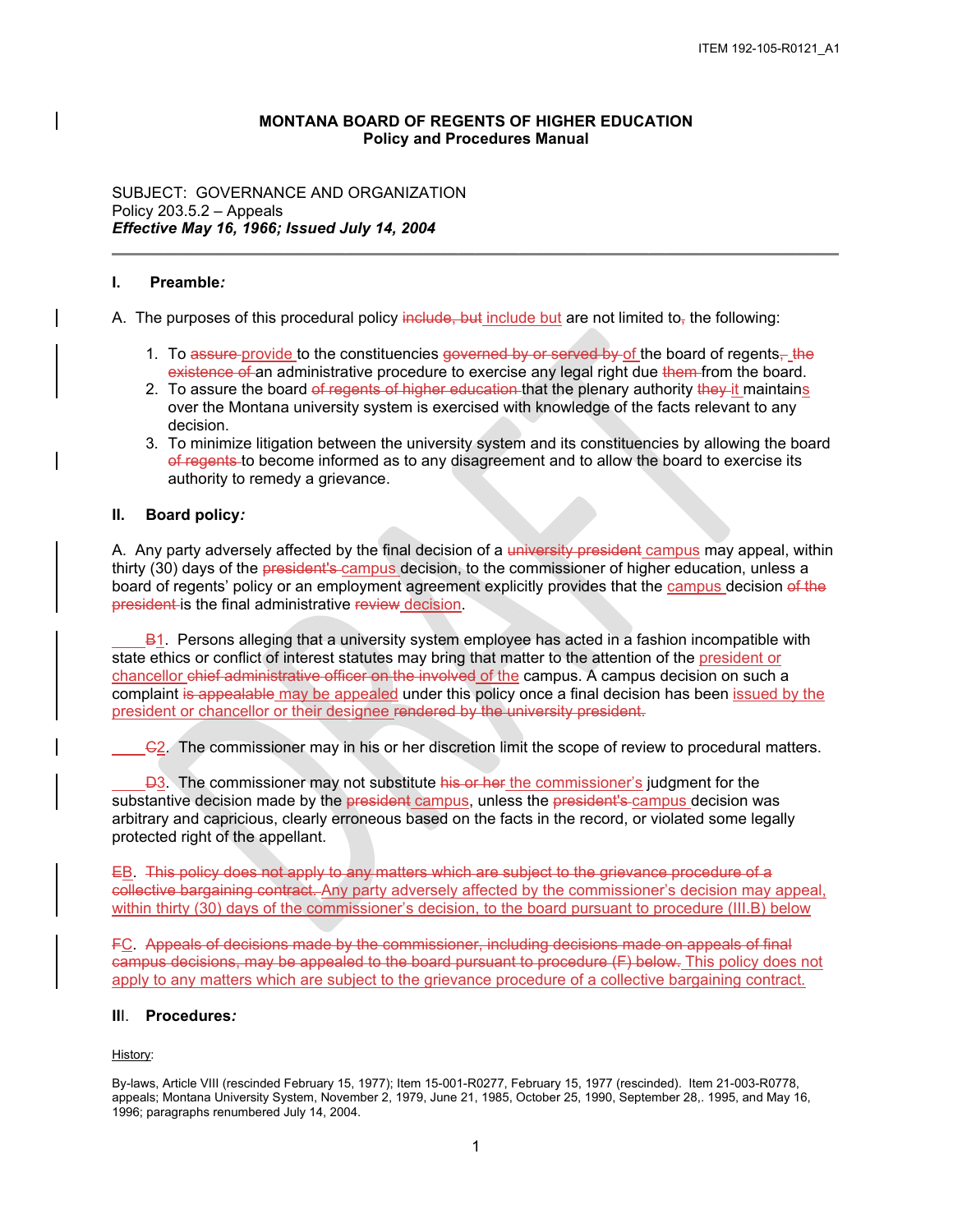# **MONTANA BOARD OF REGENTS OF HIGHER EDUCATION Policy and Procedures Manual**

SUBJECT: GOVERNANCE AND ORGANIZATION Policy 203.5.2 – Appeals *Effective May 16, 1966; Issued July 14, 2004* 

the party of the scope of review and the procedure to be followed. The appellant shall provide the president or chancellor with a copy of all material sent to the commissioner. contain the decision being appealed<del>, and Appeals from the final campus decision must also shall s</del>tate the basis for the appeal<del>,</del> and the relief desired. Upon receipt of the appeal, the commissioner shall notify A. Appeals from the final campus decision must be in writing, addressed to the commissioner, and shall

*\_\_\_\_\_\_\_\_\_\_\_\_\_\_\_\_\_\_\_\_\_\_\_\_\_\_\_\_\_\_\_\_\_\_\_\_\_\_\_\_\_\_\_\_\_\_\_\_\_\_\_\_\_\_\_\_\_\_\_\_\_\_\_\_\_\_\_\_\_\_\_\_\_\_\_\_\_\_\_\_\_\_\_\_* 

B1. A party must use the procedures established at the university campus level before appealing to the commissioner. In the absence of applicable campus procedures, the party may appeal a determination by a campus official to the immediate supervisor. <del>Decisions of a campus chancellor are</del> a<del>ppealable to the university president. </del>The final administrative decision at the <del>university <u>campus</u> l</del>evel is that of the president or chancellor or their designee.

 $C<sub>2</sub>$ . The commissioner may attempt to achieve an informal disposition of the appeal. An informal disposition is binding only if the appealing party and the president or chancellor agree to the proposed resolution.

 $\overline{B3}$ . Subject to the provisions of paragraph (E), the appeal will be decided based upon materials submitted by the appealing party and by the <del>president campus</del>. The parties to the appeal have no right to introduce materials or raise issues that have not been part of the university campus record. A full or partial hearing may be conducted, if:

- 1a. the right to a hearing is established by a board of regents' policy on the particular subject matter; or  $\overline{a}$  $\overline{a}$
- $2b$ . failure to conduct a hearing would violate the appealing party's constitutional due process rights.  $\overline{a}$

 $E4$ . The commissioner may request that the parties submit additional <del>materials<u>materials</u>,</del> or he\_may on his own initiative take notice of other relevant matters. The commissioner may remand the matter back i to the <del>university campus</del> or <del>he the commissioner m</del>ay affirm, reverse, or modify the <del>university campus</del> decision or he may present the appeal to the board for its consideration.

decision or <del>he may</del>-present the appeal to the board for its consideration.<br>F. Within 30 days of the commissioner's decision a party may appeal the decision to the board. Such appeals must be in writing, be addressed to the board in care of the commissioner, shall state the the matter on the board's agenda, though the board may choose not to entertain the appeal. If the board decision being appealed, the basis for the appeal, and the relief desired. The commissioner shall place accepts the appeal, it will specify the scope of review and may request a full or partial hearing. The decision of the board affirming, reversing, modifying or refusing to hear the appeal is the final administrative determination.

 B. Appeals from the commissioner's decision to the board must be made within thirty (30) days of the the matter on the board's agenda, and the board shall determine whether to accept the appeal. If the commissioner's decision and must be in writing and addressed to the board in care of the commissioner. The appeal must also state the basis for the appeal and the relief desired. The commissioner shall place History:

By-laws, Article VIII (rescinded February 15, 1977); Item 15-001-R0277, February 15, 1977 (rescinded). Item 21-003-R0778, appeals; Montana University System, November 2, 1979, June 21, 1985, October 25, 1990, September 28,. 1995, and May 16, 1996; paragraphs renumbered July 14, 2004.